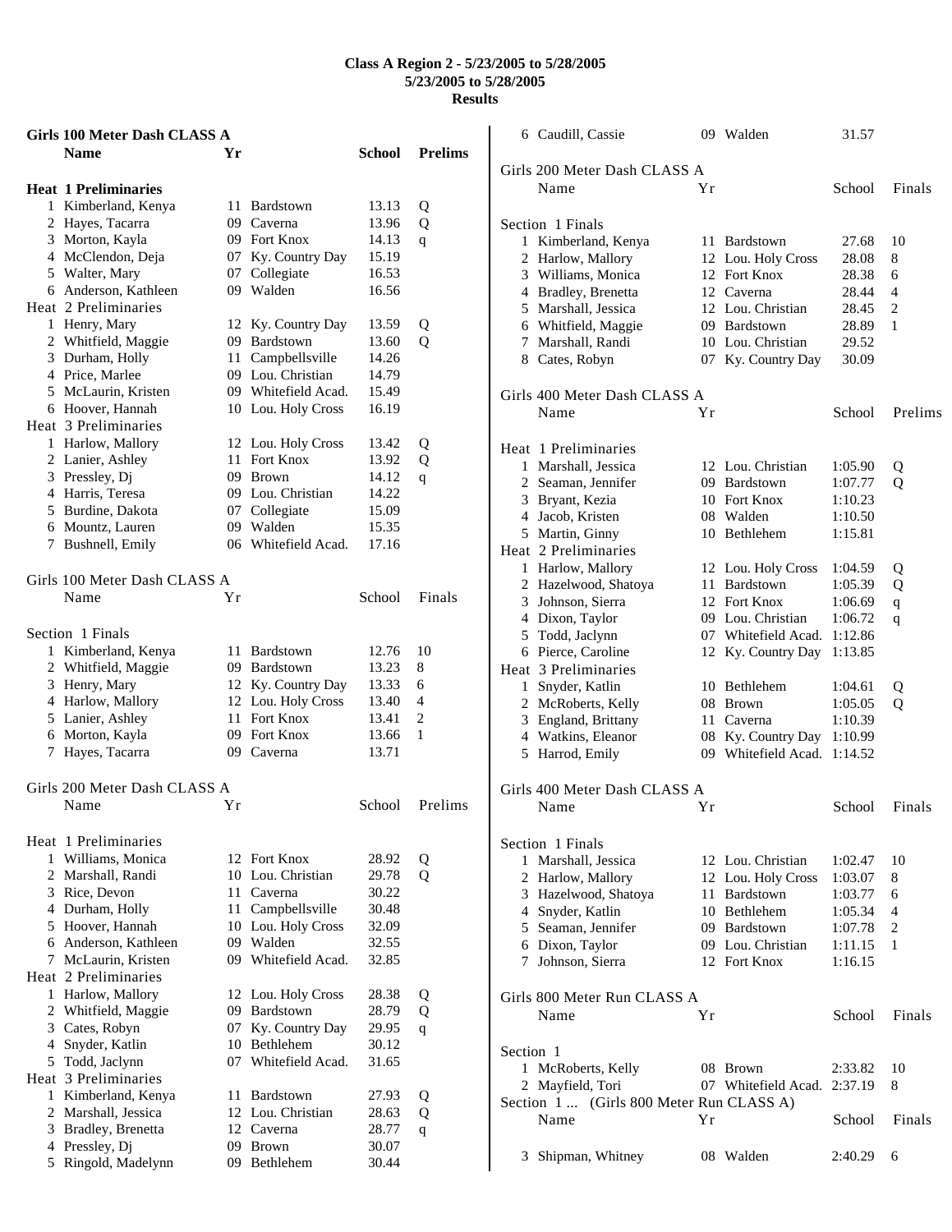|           | 4 Mathis, Nika                  | 11-  | Bardstown                   | 2:43.93  | 4              |
|-----------|---------------------------------|------|-----------------------------|----------|----------------|
|           | 5 Anderson, Bethany             | 11 - | Lou. Christian              | 2:45.43  | 2              |
|           | 6 Griffin, Keyonna              |      | 10 Fort Knox                | 2:46.23  | 1              |
|           | 7 Schwartz, Lauren              |      | 09 Ky. Country Day          | 2:47.10  |                |
|           | 8 Shanks, Madison               | 07   | <b>Spencer County</b>       | 2:48.40  |                |
|           | 9 Foushee, Kylie                |      | 07 Glasgow                  | 2:55.54  |                |
|           | 10 Wimsett, Ashley              |      | 09 Bethlehem                | 2:57.20  |                |
| 11        | Shearer, Jeanne                 |      | 09 Glasgow                  | 2:59.64  |                |
|           | 12 Seaman, Jennifer             |      | 09 Bardstown                | 3:00.39  |                |
|           | 13 Karrer, Katie                |      | 10 Lou. Christian           | 3:01.25  |                |
|           | 14 Foushee, Melissa             |      | 10 Lou. Holy Cross          | 3:03.17  |                |
|           | 15 Gagel, Erica                 |      | 10 Lou. Holy Cross          | 3:07.37  |                |
|           | 16 Veiling, Jackie              |      | 07 Whitefield Acad.         | 3:15.15  |                |
|           | Girls 1600 Meter Run CLASS A    |      |                             |          |                |
|           | Name                            | Υr   |                             | School   | Finals         |
| Section 1 |                                 |      |                             |          |                |
|           | 1 Talley, Chelsey               | 07   | <b>Spencer County</b>       | 5:45.54  | 10             |
| 2         | Anderson, Bethany               | 11   | Lou. Christian              | 5:45.84  | 8              |
|           | 3 McRoberts, Kelly              |      | 08 Brown                    | 5:48.81  | 6              |
|           | 4 Mayfield, Tori                |      | 07 Whitefield Acad.         | 5:49.37  | $\overline{4}$ |
|           | 5 Schwartz, Lauren              |      | 09 Ky. Country Day          | 5:55.71  | $\mathbf{2}$   |
|           | 6 Cowles, Whitney               |      | 07 Whitefield Acad.         | 6:02.15  | 1              |
| 7         | Nelson, Ryane                   | 11   | Bardstown                   | 6:05.36  |                |
|           | 8 O'Donnell, Amanda             |      | 11 Lou. Christian           | 6:07.89  |                |
|           | 9 Shanks, Madison               | 07   | <b>Spencer County</b>       | 6:14.10  |                |
|           | 10 Ahern, Alexandra             |      | 11 Bardstown                | 6:19.07  |                |
| 11        | Shearer, Jeanne                 |      | 09 Glasgow                  | 6:19.87  |                |
|           | 12 Wimsett, Ashley              |      | 09 Bethlehem                | 6:21.37  |                |
|           | 13 Deegan, Pam                  |      | 09 Walden                   | 6:26.84  |                |
|           | 14 Chavez, Sabrina              |      | 09 Fort Knox                | 6:52.41  |                |
|           | 15 Foushee, Melissa             |      | 10 Lou. Holy Cross          | 6:53.23  |                |
|           | 16 Gagel, Erica                 |      | 10 Lou. Holy Cross          | 6:53.88  |                |
| 17        | Byrd, Rio                       |      | 10 Fort Knox                | 7:02.96  |                |
| 18        | Adams, Holly                    |      | 08 Caverna                  | 7:22.30  |                |
|           | 19 Bloom, Grace                 |      | 09 Walden                   | 7:50.81  |                |
|           | Girls 3200 Meter Run CLASS A    |      |                             |          |                |
|           | Name                            | Υr   |                             | School   | Finals         |
| Section 1 |                                 |      |                             |          |                |
| 1         | Hendren, Lieve                  |      | 09 Ky. Country Day 12:50.76 |          | 10             |
| 2         | Talley, Chelsey                 | 07   | Spencer County 12:54.30     |          | 8              |
| 3         | Ahern, Alexandra                | 11   | Bardstown                   | 13:38.74 | 6              |
|           | 4 O'Donnell, Amanda             | 11   | Lou. Christian              | 13:40.74 | 4              |
|           | 5 Shorten, Taylor               | 08   | Ky. Country Day 13:54.35    |          | 2              |
|           | 6 Wimsett, Ashley               |      | 09 Bethlehem                | 14:08.54 | 1              |
| 7         | Shoemaker, Candace              |      | 09 Lou. Christian           | 14:19.21 |                |
| 8         | Byrd, Rio                       |      | 10 Fort Knox                | 15:26.28 |                |
| 9.        | Swope, Nicole                   |      | 08 Fort Knox                | 17:59.49 |                |
|           | Girls 100 Meter Hurdles CLASS A |      |                             |          |                |
|           | Name                            | Υr   |                             | School   | Prelims        |
|           | Heat 1 Preliminaries            |      |                             |          |                |
| 1         | Young, Tamecia                  | 11-  | Bardstown                   | 18.62    | Q              |
| 2         | Cox, Lauren                     |      | 11 Campbellsville           | 18.73    | Q              |
| 3         | Morton, Kamille                 |      | 09 Fort Knox                | 18.96    | Q              |
| 4         | England, Brittany               | 11 - | Caverna                     | 19.21    | $\mathbf q$    |
| 5         | Shubert, Jessica                |      | 09 Lou. Christian           | 20.22    | $\mathbf q$    |

|                | 6 Dolack, Danielle<br>Heat 2 Preliminaries   |     | 09 Walden                               | 21.07          |                     |
|----------------|----------------------------------------------|-----|-----------------------------------------|----------------|---------------------|
|                | 1 McCombs, Charnise                          |     | 09 Fort Knox                            | 18.84          | Q                   |
| $\overline{2}$ | Higden, Daryl                                |     | 10 Ky. Country Day                      | 19.34          | Q                   |
|                | 3 Dailey, Madoline                           |     | 08 Brown                                | 20.31          | Q                   |
|                | 4 Hubbard, Valerie                           |     | 11 Bardstown                            | 20.57          |                     |
|                | 5 Evans, Arielle                             |     | 09 Lou. Christian                       | 21.49          |                     |
|                | Girls 100 Meter Hurdles CLASS A              |     |                                         |                |                     |
|                | Name                                         | Υr  |                                         | School         | Finals              |
|                | Section 1 Finals                             |     |                                         |                |                     |
|                | 1 Young, Tamecia                             |     | 11 Bardstown                            | 18.70          | 10                  |
|                | 2 McCombs, Charnise                          |     | 09 Fort Knox                            | 18.73          | 8                   |
|                | 3 England, Brittany                          |     | 11 Caverna                              | 18.87          | 6                   |
|                | 4 Morton, Kamille                            |     | 09 Fort Knox                            | 18.97          | 4<br>$\overline{2}$ |
|                | 5 Cox, Lauren<br>6 Higden, Daryl             |     | 11 Campbellsville<br>10 Ky. Country Day | 19.37<br>19.43 | 1                   |
| 7              | Shubert, Jessica                             |     | 09 Lou. Christian                       | 20.54          |                     |
|                |                                              |     |                                         |                |                     |
|                | Girls 300 Meter Hurdles CLASS A<br>Name      | Yr  |                                         | School         | Prelims             |
|                |                                              |     |                                         |                |                     |
|                | Heat 1 Preliminaries                         |     |                                         |                |                     |
|                | 1 Haupt, Lindsay                             |     | 10 Ky. Country Day                      | 54.72          | Q                   |
| 1              | McCombs, Charnise                            |     | 09 Fort Knox                            | 54.72          | Q                   |
| 3              | England, Brittany                            |     | 11 Caverna                              | 55.72          | Q                   |
|                | 4 Shearer, Jeanne                            |     | 09 Glasgow                              | 56.52          | q                   |
|                | 5 Rowland, Lynnesy                           |     | 11 Lou. Christian                       | 59.09          |                     |
|                | --- Hubbard, Valerie<br>Heat 2 Preliminaries |     | 11 Bardstown                            | DQ             |                     |
| 1              | Morton, Kamille                              |     | 09 Fort Knox                            | 53.33          | Q                   |
|                | 2 Heard, Kathlina                            |     | 11 Bardstown                            | 53.59          | Q                   |
|                | 3 Higden, Daryl                              |     | 10 Ky. Country Day                      | 54.19          | Q                   |
|                | 4 Kanapple, Amber                            |     | 10 Bethlehem                            | 54.36          | q                   |
|                | 5 Beer, Kara                                 |     | 09 Lou. Christian                       | 59.87          |                     |
|                | 6 Dolack, Danielle                           |     | 09 Walden                               | 1:02.64        |                     |
|                | 7 Dailey, Madoline                           |     | 08 Brown                                | 1:03.77        |                     |
|                | Girls 300 Meter Hurdles CLASS A              |     |                                         |                |                     |
|                | Name                                         | Y r |                                         | School         | Finals              |
|                | Section 1 Finals                             |     |                                         |                |                     |
|                | 1 Morton, Kamille                            |     | 09 Fort Knox                            | 53.20          | 10                  |
|                | 2 Kanapple, Amber                            |     | 10 Bethlehem                            | 53.50          | 8                   |
|                | 3 Higden, Daryl                              |     | 10 Ky. Country Day                      | 53.70          | 6                   |
|                | 4 England, Brittany                          |     | 11 Caverna                              | 55.13          | 4                   |
|                | 5 McCombs, Charnise                          |     | 09 Fort Knox                            | 55.67          | 2                   |
|                | 6 Haupt, Lindsay                             |     | 10 Ky. Country Day                      | 56.73          | 1                   |
| 7              | Shearer, Jeanne                              |     | 09 Glasgow                              | 1:05.61        |                     |
|                | Girls 4x100 Meter Relay CLASS A              |     |                                         |                |                     |
|                | Team                                         |     | Relay                                   | Finals         |                     |
| Section 1      |                                              |     |                                         |                |                     |
|                | 1 Bardstown                                  |     |                                         | 53.34          | 10                  |
|                | 1) Kimberland, Kenya 11                      |     | 2) Hazelwood, Shatoya 11                |                |                     |
|                | 3) Young, Tamecia 11                         |     | 4) Whitfield, Maggie 09                 |                |                     |
|                | 2 Fort Knox                                  |     |                                         | 55.01          | 8                   |
|                | 1) Morton, Kayla 09                          |     | 2) Johnson, Sierra 12                   |                |                     |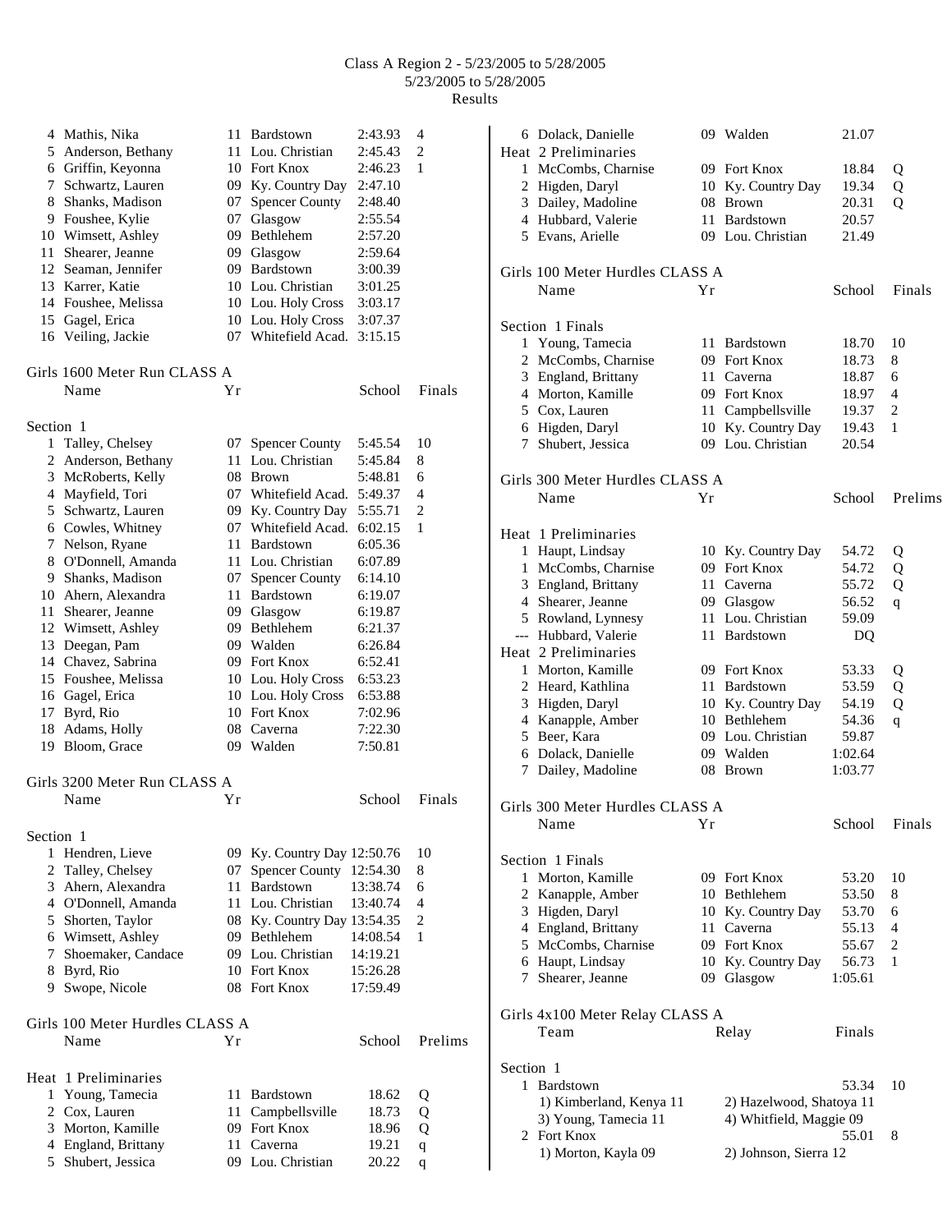|   | 3) Lanier, Ashley 11<br>3 Caverna            | 4) Williams, Monica 12<br>56.38             | 6  |
|---|----------------------------------------------|---------------------------------------------|----|
|   | 1) Bradley, Brenetta 12<br>3) Rice, Devon 11 | 2) Banks, Shelby 08<br>4) Hayes, Tacarra 09 |    |
|   | 4 Kentucky Country Day                       | 56.58                                       | 4  |
|   | 1) Cates, Robyn 07                           | 2) Higden, Daryl 10                         |    |
|   | 3) McClendon, Deja 07                        | 4) Henry, Mary 12                           |    |
|   | 5 Lou. Christian<br>1) Price, Marlee 09      | 56.68<br>2) Harris, Teresa 09               | 2  |
|   | 3) Marshall, Randi 10                        | 4) Warren, Brandiann 11                     |    |
|   |                                              |                                             |    |
|   | Girls 4x200 Meter Relay CLASS A              |                                             |    |
|   | Team                                         | Prelims<br>Relay                            |    |
|   | Heat 1 Preliminaries                         |                                             |    |
| 1 | Bethlehem                                    | 2:01.33                                     | Q  |
|   | 1) Kanapple, Amber 10                        | 2) Zellers, Tracy 10                        |    |
|   | 3) Ringold, Madelynn 09                      | 4) Snyder, Katlin 10                        |    |
|   | 2 Kentucky Country Day                       | 2:04.57                                     | Q  |
|   | 1) Henry, Mary 12                            | 2) Kimmel, Natalie 08                       |    |
|   | 3) McClendon, Deja 07                        | 4) Watkins, Eleanor 08                      |    |
| 3 | Lou. Holy Cross                              | 2:06.41                                     | Q  |
|   | 1) Geracitano, Emily 12                      | 2) Hines, Ashley 12                         |    |
|   | 3) Hoover, Hannah 10<br>4 Walden             | 4) Scott, Ashley 12<br>2:07.94              |    |
|   | 1) Anderson, Kathleen 09                     | 2) Deegan, Pam 09                           | q  |
|   | 3) Caudill, Cassie 09                        | 4) Mountz, Lauren 09                        |    |
|   | Heat 2 Preliminaries                         |                                             |    |
| 1 | <b>Bardstown</b>                             | 1:51.82                                     | Q  |
|   | 1) Hazelwood, Shatoya 11                     | 2) Kimberland, Kenya 11                     |    |
|   | 3) Young, Tamecia 11                         | 4) Whitfield, Maggie 09                     |    |
|   | 2 Fort Knox                                  | 1:51.96                                     | Q  |
|   | 1) Bryant, Kezia 10                          | 2) Johnson, Sierra 12                       |    |
|   | 3) Lanier, Ashley 11<br>3 Lou. Christian     | 4) Morton, Kayla 09<br>1:57.06              | Q  |
|   | 1) Harris, Teresa 09                         | 2) Marshall, Jessica 12                     |    |
|   | 3) Marshall, Randi 10                        | 4) Karrer, Katie 10                         |    |
|   | 4 Caverna                                    | 1:57.83                                     | q  |
|   | 1) Banks, Shelby 08                          | 2) Bradley, Brenetta 12                     |    |
|   | 3) Hayes, Tacarra 09                         | 4) Rice, Devon 11                           |    |
| 5 | Whitefield Academy                           | 2:10.38                                     |    |
|   | 1) McLaurin, Kristen 09                      | 2) Woodrow, Rachel 06                       |    |
|   | 3) Harrod, Emily 09                          | 4) Todd, Jaclynn 07                         |    |
|   | Girls 4x200 Meter Relay CLASS A              |                                             |    |
|   | Team                                         | Relay<br>Finals                             |    |
|   |                                              |                                             |    |
|   | Section 1 Finals                             |                                             |    |
| 1 | <b>Bardstown</b>                             | 1:51.32                                     | 10 |
|   | 1) Kimberland, Kenya 11                      | 2) Hazelwood, Shatoya 11                    |    |
|   | 3) Whitfield, Maggie 09<br>2 Fort Knox       | 4) Young, Tamecia 11<br>1:54.03             | 8  |
|   | 1) Morton, Kayla 09                          | 2) Johnson, Sierra 12                       |    |
|   | 3) Lanier, Ashley 11                         | 4) Williams, Monica 12                      |    |
|   | 3 Caverna                                    | 1:58.33                                     | 6  |
|   | 1) Bradley, Brenetta 12                      | 2) Banks, Shelby 08                         |    |
|   | 3) Hayes, Tacarra 09                         | 4) Rice, Devon 11                           |    |
|   | 4 Lou. Christian                             | 1:58.40                                     | 4  |
|   | 1) Price, Marlee 09                          | 2) Harris, Teresa 09                        |    |
| 5 | 3) Karrer, Katie 10<br>Bethlehem             | 4) Marshall, Randi 10<br>1:59.33            | 2  |
|   |                                              |                                             |    |

|           | 1) Kanapple, Amber 10                              | 2) Zellers, Tracy 10               |         |
|-----------|----------------------------------------------------|------------------------------------|---------|
|           | 3) Ringold, Madelynn 09<br>6 Walden                | 4) Snyder, Katlin 10<br>2:08.37    | 1       |
|           | 1) Caudill, Cassie 09                              | 2) Jacob, Kristen 08               |         |
|           | 3) Wolford, Myreete 08<br>--- Kentucky Country Day | 4) Anderson, Kathleen 09<br>DQ     |         |
|           |                                                    |                                    |         |
|           | Girls 4x400 Meter Relay CLASS A                    |                                    |         |
|           | Team                                               | Relay<br>Finals                    |         |
| Section 1 |                                                    |                                    |         |
|           | 1 Lou. Christian                                   | 4:29.43                            | 10      |
|           | 1) Marshall, Randi 10                              | 2) Dixon, Taylor 09                |         |
|           | 3) Anderson, Bethany 11<br>2 Fort Knox             | 4) Marshall, Jessica 12<br>4:34.00 |         |
|           | 1) Lanier, Ashley 11                               | 2) Johnson, Sierra 12              | 8       |
|           | 3) Griffin, Keyonna 10                             | 4) Williams, Monica 12             |         |
| 3         | Bardstown                                          | 4:36.30                            | 6       |
|           | 1) Hubbard, Valerie 11                             | 2) Mathis, Nika 11                 |         |
|           | 3) Nelson, Ryane 11                                | 4) Seaman, Jennifer 09             |         |
|           | 4 Kentucky Country Day                             | 4:37.07                            | 4       |
|           | 1) Watkins, Eleanor 08                             | 2) Cates, Robyn 07                 |         |
|           | 3) Higden, Daryl 10                                | 4) Haupt, Lindsay 10               |         |
|           | 5 Walden<br>1) Deegan, Pam 09                      | 4:54.58<br>2) Shipman, Whitney 08  | 2       |
|           | 3) Jacob, Kristen 08                               | 4) Anderson, Kathleen 09           |         |
|           | 6 Bethlehem                                        | 5:09.65                            | 1       |
|           | 1) Kanapple, Amber 10                              | 2) Snyder, Katlin 10               |         |
|           | 3) Martin, Ginny 10                                | 4) Wimsett, Ashley 09              |         |
|           |                                                    |                                    |         |
|           | Girls 4x800 Meter Relay CLASS A<br>Team            | Relay<br>Finals                    |         |
|           |                                                    |                                    |         |
| Section 1 |                                                    |                                    |         |
| 1         | Bardstown                                          | 10:56.09                           | 10      |
|           | 1) Hubbard, Valerie 11                             | 2) Mathis, Nika 11                 |         |
|           | 3) Nelson, Ryane 11<br>2 Kentucky Country Day      | 4) Seaman, Jennifer 09<br>11:02.36 | 8       |
|           | 1) Schwartz, Lauren 09                             | 2) Hendren, Lieve 09               |         |
|           | 3) Shorten, Taylor 08                              | 4) Kimmel, Natalie 08              |         |
|           | Section 1  (Girls 4x800 Meter Relay CLASS A)       |                                    |         |
|           | Team                                               | Relay<br>Finals                    |         |
| 3         | Lou. Christian                                     | 11:02.56                           | 6       |
|           | 1) Anderson, Bethany 11                            | 2) O'Donnell, Amanda 11            |         |
|           | 3) Shoemaker, Candace 09                           | 4) Karrer, Katie 10                |         |
|           | 4 Walden                                           | 11:13.27                           | 4       |
|           | 1) Caudill, Cassie 09                              | 2) Deegan, Pam 09                  |         |
|           | 3) Jacob, Kristen 08                               | 4) Shipman, Whitney 08             |         |
|           | 5 Whitefield Academy                               | 11:50.48                           | 2       |
|           | 1) Todd, Jaclynn 07                                | 2) Veiling, Jackie 07              |         |
|           | 3) Mayfield, Tori 07<br>6 Fort Knox                | 4) Cowles, Whitney 07<br>12:36.03  | 1       |
|           | 1) Byrd, Rio 10                                    | 2) Griffin, Keyonna 10             |         |
|           | 3) Swope, Nicole 08                                | 4) Chavez, Sabrina 09              |         |
|           |                                                    |                                    |         |
|           | Boys 100 Meter Dash CLASS A                        |                                    |         |
|           | Name<br>Υr                                         | School                             | Prelims |
|           | Heat 1 Preliminaries                               |                                    |         |
| 1         | Weathers, Nathan                                   | 12 Lou. Christian<br>11.96         | Q       |
|           |                                                    |                                    |         |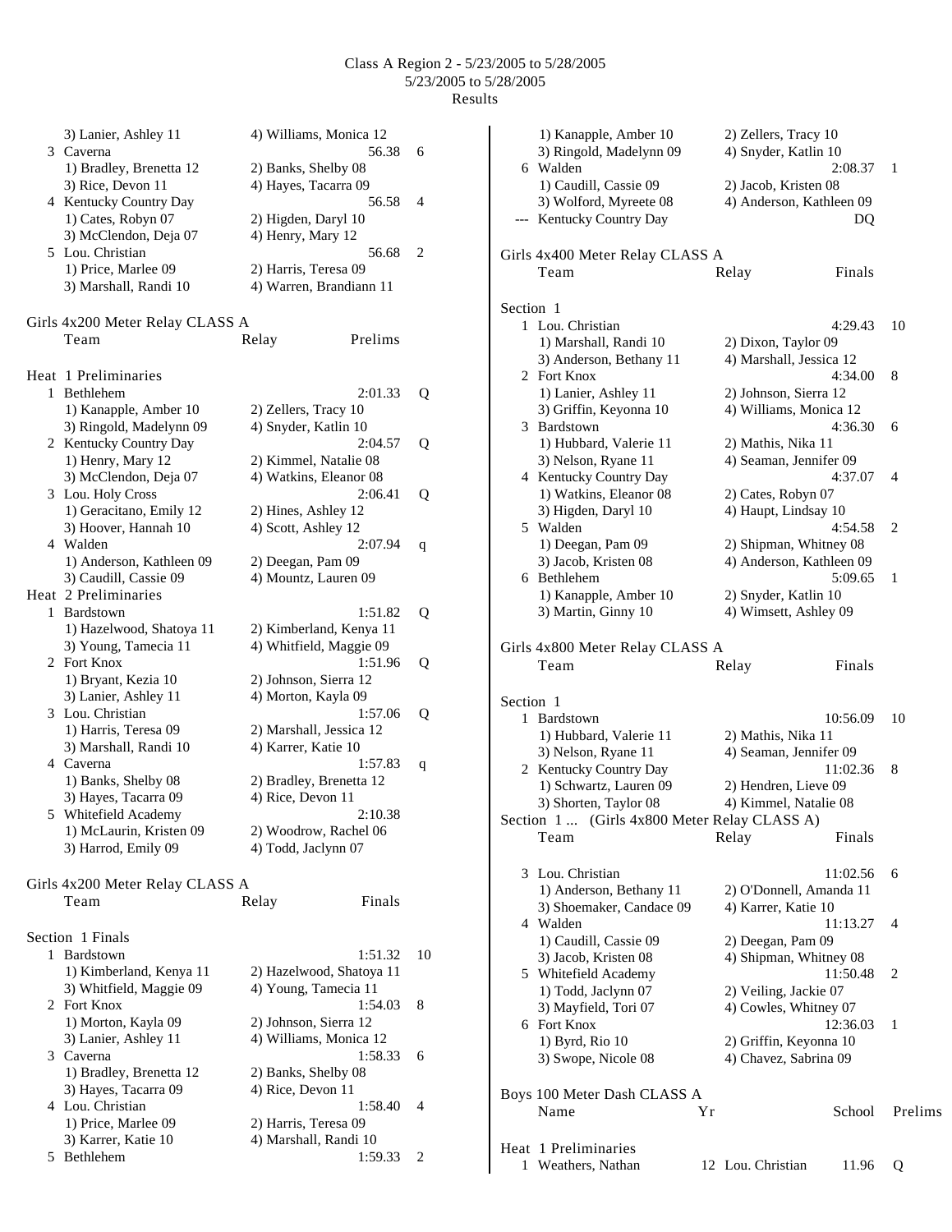|   | 2 Calhoun, Vinnie                       |    | 10 Bardstown                   | 12.09          | Q       |
|---|-----------------------------------------|----|--------------------------------|----------------|---------|
|   | 3 Rainey, Greg                          |    | 09 Lou. Holy Cross             | 12.62          |         |
|   | 4 Anderson, Anthony                     |    | 10 Campbellsville              | 12.76          |         |
|   | 5 Beam, Trey                            |    | 10 Ky. Country Day             | 13.09          |         |
|   | 6 Loeffler, Tracy                       |    | 09 Walden                      | 13.16          |         |
|   | Heat 2 Preliminaries                    |    |                                |                |         |
|   | 1 Riddick, Michael                      |    | 12 Fort Knox                   | 11.48          | Q       |
|   | 2 Downs, Paul                           |    | 10 Bardstown                   | 11.88          | Q       |
|   | 3 Tatum, Chris<br>4 Anderson, Ben       |    | 10 Lou. Christian              | 12.25          | q       |
|   |                                         |    | 10 Ky. Country Day<br>12 Brown | 12.28          |         |
|   | 5 McKnight, LaMichael<br>6 Brown, David |    | 09 Whitefield Acad.            | 12.42<br>13.15 |         |
|   | Heat 3 Preliminaries                    |    |                                |                |         |
|   | 1 Pearson-Brown, Johnathan              |    | 12 Fort Knox                   | 11.78          | Q       |
|   | 2 Thornton, Dwayne                      |    | 12 Campbellsville              | 11.91          | Q       |
|   | 3 Adams, Brandon                        |    | 12 Caverna                     | 12.11          | q       |
|   | 4 House, Nick                           |    | 09 Lou. Holy Cross             | 12.68          |         |
|   | 5 Nguyen, Khang                         |    | 12 Brown                       | 12.81          |         |
|   | 6 Boggs, Matthew                        |    | 09 Whitefield Acad.            | 14.48          |         |
|   |                                         |    |                                |                |         |
|   | Boys 100 Meter Dash CLASS A             |    |                                |                |         |
|   | Name                                    | Yr |                                | School         | Finals  |
|   | Section 1 Finals                        |    |                                |                |         |
|   | 1 Riddick, Michael                      |    | 12 Fort Knox                   | 11.24          | 10      |
|   | 2 Pearson-Brown, Johnathan              |    | 12 Fort Knox                   | 11.47          | 8       |
|   | 3 Thornton, Dwayne                      |    | 12 Campbellsville              | 11.64          | 6       |
|   | 4 Calhoun, Vinnie                       |    | 10 Bardstown                   | 11.71          | 4       |
|   | 5 Downs, Paul                           |    | 10 Bardstown                   | 11.72          | 2       |
|   | 6 Weathers, Nathan                      |    | 12 Lou. Christian              | 11.91          | 1       |
|   | 7 Adams, Brandon                        |    | 12 Caverna                     | 11.94          |         |
|   | 8 Tatum, Chris                          |    | 10 Lou. Christian              | 12.34          |         |
|   | Boys 200 Meter Dash CLASS A             |    |                                |                |         |
|   | Name                                    | Υr |                                | School         | Prelims |
|   | Heat 1 Preliminaries                    |    |                                |                |         |
|   | 1 Riddick, Michael                      |    | 12 Fort Knox                   | 23.61          | Q       |
|   | 2 Adams, Brandon                        |    | 12 Caverna                     | 24.51          | Q       |
| 3 | Anderson, Ben                           |    | 10 Ky. Country Day             | 25.38          |         |
|   | 4 Jones, Jeffrey                        |    | 09 Walden                      | 29.55          |         |
|   | 5 Hudson, Reese                         |    | 07 Whitefield Acad.            | 30.92          |         |
|   | Heat 2 Preliminaries                    |    |                                |                |         |
|   | 1 Obeng, Kwasi                          | 11 | <b>Bardstown</b>               | 23.65          | Q       |
| 2 | Thornton, Dwayne                        |    | 12 Campbellsville              | 24.09          | Q       |
|   | 3 Bowling, Brian                        | 11 | Lou. Holy Cross                | 25.06          | q       |
|   | 4 Martin, Andrew                        |    | 09 Lou. Christian              | 25.92          |         |
|   | 5 Brown, David                          |    | 09 Whitefield Acad.            | 26.12          |         |
|   | 6 Niswonger, David                      |    | 09 Ky. Country Day             | 27.32          |         |
|   | Heat 3 Preliminaries                    |    |                                |                |         |
|   | 1 Pearson-Brown, Johnathan              |    | 12 Fort Knox                   | 23.28          | Q       |
|   | 2 Calhoun, Vinnie                       |    | 10 Bardstown                   | 24.08          | Q       |
|   | 3 Weathers, Nathan                      |    | 12 Lou. Christian              | 24.35          | q       |
|   | 4 Nguyen, Khang                         |    | 12 Brown                       | 26.28          |         |
|   | 5 Loeffler, Tracy                       |    | 09 Walden                      | 27.12          |         |
|   | Boys 200 Meter Dash CLASS A             |    |                                |                |         |
|   | Name                                    | Υr |                                | School         | Finals  |
|   |                                         |    |                                |                |         |
|   | Section 1 Finals<br>1 Riddick, Michael  |    | 12 Fort Knox                   | 23.27          | 10      |
|   |                                         |    |                                |                |         |

|           | 2 Obeng, Kwasi                                  |    | 11 Bardstown                       | 23.30              | 8              |
|-----------|-------------------------------------------------|----|------------------------------------|--------------------|----------------|
|           | 3 Calhoun, Vinnie                               |    | 10 Bardstown                       | 24.07              | 6              |
|           | 4 Thornton, Dwayne                              |    | 12 Campbellsville                  | 24.17              | $\overline{4}$ |
|           | 5 Weathers, Nathan                              |    | 12 Lou. Christian                  | 24.57              | 2              |
|           | 6 Adams, Brandon                                |    | 12 Caverna                         | 24.64              | 1              |
|           | 7 Bowling, Brian                                |    | 11 Lou. Holy Cross                 | 24.80              |                |
|           |                                                 |    |                                    |                    |                |
|           | Boys 400 Meter Dash CLASS A                     |    |                                    |                    |                |
|           | Name                                            | Yr |                                    | School             | Prelims        |
|           | Heat 1 Preliminaries                            |    |                                    |                    |                |
|           | 1 Sheth, Amir                                   | 11 | Ky. Country Day                    | 52.05              | Q              |
|           | 2 Downs, Paul                                   |    | 10 Bardstown                       | 54.35              | Q              |
|           | 3 Bacon, Xavier                                 |    | 08 Fort Knox                       | 54.88              | Q              |
|           | 4 Brown, David                                  |    | 09 Whitefield Acad.                | 56.85              | $\mathbf q$    |
|           | 5 Hayden, Joseph                                |    | 10 Bethlehem                       | 58.45              | $\mathbf q$    |
|           | 6 Collins, Taylor                               |    | 10 Lou. Christian                  | 58.89              |                |
|           | 7 Stoltz, Blake                                 |    | 09 Lou. Holy Cross                 | 1:06.00            |                |
|           | Heat 2 Preliminaries                            |    |                                    |                    |                |
|           | 1 Obeng, Kwasi                                  |    | 11 Bardstown                       | 53.70              | Q              |
|           | 2 Hall, Matt                                    |    | 10 Bethlehem                       | 56.21              | Q              |
|           | 3 Sheppard, Greg                                |    | 08 Fort Knox                       | 59.41              | Q              |
|           | 4 Noblitt, Bryce                                |    | 09 Lou. Christian                  | 59.91              |                |
|           | 5 Myers, EL                                     |    | 11 Glasgow                         | 1:00.04            |                |
|           | 6 McCubbin, Michael                             |    | 08 Campbellsville                  | 1:02.55            |                |
|           | 7 Flowers, Kyle                                 |    | 09 Lou. Holy Cross                 | 1:07.68            |                |
|           | 8 Carman, Joey                                  |    | 09 Whitefield Acad.                | 1:13.81            |                |
|           |                                                 |    |                                    |                    |                |
|           | Boys 400 Meter Dash CLASS A                     |    |                                    |                    |                |
|           | Name                                            | Yr |                                    | School             | Finals         |
|           | Section 1 Finals                                |    |                                    |                    |                |
|           | 1 Obeng, Kwasi                                  |    | 11 Bardstown                       | 51.42              | 10             |
|           | 2 Sheth, Amir                                   |    | 11 Ky. Country Day                 | 52.12              | 8              |
|           | 3 Downs, Paul                                   |    | 10 Bardstown                       | 54.37              | 6              |
|           | 4 Hall, Matt                                    |    | 10 Bethlehem                       | 55.96              | 4              |
|           | Section 1 Finals  (Boys 400 Meter Dash CLASS A) |    |                                    |                    |                |
|           | Name                                            | Υr |                                    | School             | Finals         |
|           |                                                 |    |                                    |                    |                |
|           | 5 Brown, David                                  |    | 09 Whitefield Acad.                | 56.86              | 2              |
|           | 6 Hayden, Joseph                                |    | 10 Bethlehem                       | 58.53              | -1             |
| 7         | Sheppard, Greg                                  |    | 08 Fort Knox                       | 1:00.43            |                |
|           | 8 Bacon, Xavier                                 |    | 08 Fort Knox                       | 1:01.50            |                |
|           | Boys 800 Meter Run CLASS A                      |    |                                    |                    |                |
|           | Name                                            | Υr |                                    | School             | Finals         |
|           |                                                 |    |                                    |                    |                |
| Section 1 |                                                 |    | 09 Port. Christian                 |                    |                |
|           | 1 Wellum, Joel                                  |    |                                    | 2:06.66            | 10             |
|           | 2 Moody, Ryan                                   |    | 12 Ky. Country Day                 | 2:07.63            | 8              |
|           | 3 Bowling, Chad                                 |    | 12 Lou. Holy Cross                 | 2:07.89            | 6              |
|           | 4 Walsh, Chris                                  | 12 | Lou. Christian                     | 2:11.96            | 4              |
|           | 5 Wagner, Dan                                   |    | 12 Fort Knox                       | 2:13.90            | 2              |
|           | 6 Kettring, Sean                                |    | 10 Ky. Country Day<br>12 Bardstown | 2:14.07            | 1              |
|           | 7 Hillard, Michael                              |    |                                    | 2:14.70            |                |
|           | 8 Jeter, Eric                                   | 08 | <b>Brown</b>                       | 2:15.17            |                |
|           | 9 Derry, Joe                                    | 11 | Lou. Christian<br>10 Bardstown     | 2:15.50            |                |
|           | 10 Shanks, Eric                                 |    | 09 Bethlehem                       | 2:16.50            |                |
|           | 11 Saunders, Patrick<br>12 Moore, RT            |    |                                    | 2:19.17            |                |
| 13        | Dawson, Timmy                                   | 09 | 09 Campbellsville<br>Bethlehem     | 2:22.98<br>2:30.35 |                |
|           |                                                 |    |                                    |                    |                |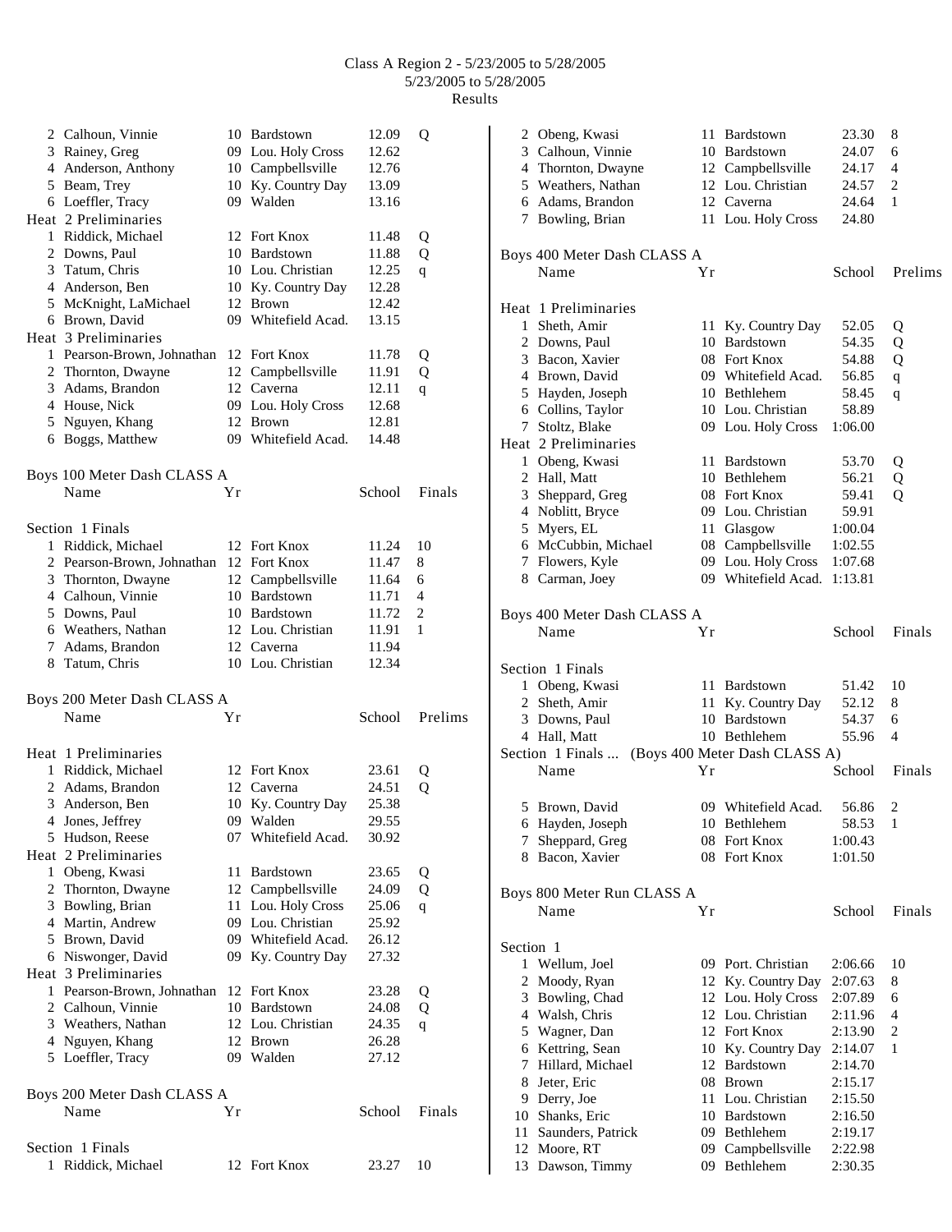|           | 14 Hanson, Nate                |                | 09 Lou. Holy Cross           | 2:32.84  |             |
|-----------|--------------------------------|----------------|------------------------------|----------|-------------|
|           | 15 Hudson, Reese               |                | 07 Whitefield Acad.          | 2:38.03  |             |
|           | 16 Burgess, Sean               |                | 08 Caverna                   | 2:39.60  |             |
|           | Boys 1600 Meter Run CLASS A    |                |                              |          |             |
|           | Name                           | Υr             |                              | School   | Finals      |
| Section 1 |                                |                |                              |          |             |
|           | 1 Wellum, Joel                 |                | 09 Port. Christian           | 4:43.34  | 10          |
|           | 2 Bowling, Chad                |                | 12 Lou. Holy Cross           | 4:51.05  | 8           |
|           | 3 Clements, Ty                 |                | 12 Bethlehem                 | 4:54.55  | 6           |
|           | 4 Page, Brandon                |                | 09 Lou. Christian            | 5:01.19  | 4           |
|           | 5 Flores, Francisco            |                | 11 Fort Knox                 | 5:01.21  | 2           |
|           | 6 Dawson, Timmy                |                | 09 Bethlehem                 | 5:11.24  | 1           |
|           | 7 Alred, Trent                 |                | 09 Walden                    | 5:12.64  |             |
|           | 8 Hanson, Nate                 |                | 09 Lou. Holy Cross           | 5:16.21  |             |
|           | 9 White, Matt                  |                | 09 Lou. Christian            | 5:29.55  |             |
|           | 10 Hernandez, Alex             | 11             | Ky. Country Day              | 5:35.03  |             |
|           | 11 Wilson, Jordan              |                | 09 Whitefield Acad.          | 5:38.50  |             |
|           | 12 Davis, Parker               |                | 12 Fort Knox                 | 5:48.71  |             |
|           | 13 Vaughan, Tyler              |                | 09 Bardstown                 | 5:53.18  |             |
|           | 14 Vance, Stephen              |                | 10 Bardstown                 | 6:05.90  |             |
| 15        | Riggs, Evan                    |                | 08 Campbellsville            | 6:07.01  |             |
|           | Boys 3200 Meter Run CLASS A    |                |                              |          |             |
|           | Name                           | Yr             |                              | School   | Finals      |
| Section 1 |                                |                |                              |          |             |
|           | 1 Clements, Ty                 |                | 12 Bethlehem                 | 11:00.98 | 10          |
|           | 2 Page, Brandon                |                | 09 Lou. Christian            | 11:05.78 | 8           |
|           | 3 Flores, Francisco            |                | 11 Fort Knox                 | 11:07.88 | 6           |
|           | 4 Wellum, Justin               |                | 07 Port. Christian           | 11:12.72 | 4           |
|           | 5 Bowling, Chad                |                | 12 Lou. Holy Cross 11:30.77  |          | 2           |
|           | 6 Torres, Ryan                 |                | 10 Fort Knox                 | 11:32.11 | 1           |
|           | 7 Saunders, Patrick            | 09             | Bethlehem                    | 11:39.82 |             |
|           | 8 Joel, Cody                   |                | 08 Walden                    | 11:41.18 |             |
|           | 9 Kettring, Sean               |                | 10 Ky. Country Day 11:54.16  |          |             |
|           | 10 Baker, Chris                |                | 09 Campbellsville 12:15.42   |          |             |
|           | 11 Vaughan, Tyler              |                | 09 Bardstown                 | 12:15.99 |             |
|           | 12 Llewellyn, Andrew           | 08             | Walden                       | 12:17.82 |             |
|           | 13 Wilson, Jordan              |                | 09 Whitefield Acad. 12:30.60 |          |             |
| 14        | Magnuson, Karl                 |                | 09 Lou. Christian            | 12:40.04 |             |
| 15        | McRoberts, Clay                |                | 06 Brown                     | 12:41.08 |             |
|           | Boys 110 Meter Hurdles CLASS A |                |                              |          |             |
|           | Name                           | Υr             |                              | School   | Prelims     |
|           | Heat 1 Preliminaries           |                |                              |          |             |
|           | 1 Jackson, Billy               |                | 10 Bethlehem                 | 15.89    | Q           |
|           | 2 Wickliffe, Kendall           | 09             | Bardstown                    | 17.93    | Q           |
|           | 3 Bowling, Brian               |                | 11 Lou. Holy Cross           | 18.33    | Q           |
|           | 4 Knighten, Kirsten            |                | 09 Fort Knox                 | 20.90    | $\mathbf q$ |
|           | Heat 2 Preliminaries           |                |                              |          |             |
|           | 1 Reed, Brandon                | 12             | Bardstown                    | 16.19    | Q           |
|           | 2 Weiss, Ronnie                | 11             | Lou. Christian               | 17.99    | Q           |
|           | 3 Byrd, Johnny                 |                | 12 Campbellsville            | 18.49    | Q           |
|           | 4 Harlow, Evan                 |                | 10 Lou. Holy Cross           | 22.66    | $\mathbf q$ |
|           | Boys 110 Meter Hurdles CLASS A |                |                              |          |             |
|           | Name                           | Y <sub>r</sub> |                              | School   | Finals      |

|           | Section 1 Finals                                   |      |                         |         |                |
|-----------|----------------------------------------------------|------|-------------------------|---------|----------------|
|           | 1 Reed, Brandon                                    |      | 12 Bardstown            | 15.63   | 10             |
|           | 2 Jackson, Billy                                   |      | 10 Bethlehem            | 15.64   | 8              |
|           | 3 Wickliffe, Kendall                               |      | 09 Bardstown            | 17.40   | 6              |
|           | 4 Bowling, Brian                                   |      | 11 Lou. Holy Cross      | 17.96   | $\overline{4}$ |
|           | 5 Weiss, Ronnie                                    | 11   | Lou. Christian          | 18.73   | $\overline{c}$ |
|           | 6 Knighten, Kirsten                                |      | 09 Fort Knox            | 18.93   | 1              |
|           | 7 Byrd, Johnny                                     |      | 12 Campbellsville       | 19.90   |                |
|           | 8 Harlow, Evan                                     |      | 10 Lou. Holy Cross      | 21.27   |                |
|           | Boys 300 Meter Hurdles CLASS A                     |      |                         |         |                |
|           | Name                                               | Υr   |                         | School  | Prelims        |
|           | Heat 1 Preliminaries                               |      |                         |         |                |
|           | 1 Reed, Brandon                                    |      | 12 Bardstown            | 42.75   | Q              |
|           | 2 Bowling, Brian                                   | 11   | Lou. Holy Cross         | 44.22   | Q              |
|           | 3 Slider, William                                  | 12   | Brown                   | 46.02   | Q              |
|           | 4 Byrd, Johnny                                     |      | 12 Campbellsville       | 46.26   |                |
|           | 5 Price, Ben                                       |      | 09 Lou. Christian       | 47.76   | q              |
|           | 6 Knighten, Kirsten                                |      | 09 Fort Knox            | 48.69   |                |
|           | Heat 2 Preliminaries                               |      |                         |         |                |
|           |                                                    |      |                         |         |                |
|           | 1 Jackson, Billy                                   |      | 10 Bethlehem            | 41.75   | Q              |
|           | 2 Seaman, Michael                                  |      | 10 Bardstown            | 44.09   | Q              |
|           | 3 Weiss, Ronnie                                    |      | 11 Lou. Christian       | 44.82   | Q              |
|           | 4 Irwin, Taylor                                    |      | 10 Ky. Country Day      | 45.19   | q              |
|           | 5 Collins, Andrew                                  | 11 - | Caverna                 | 52.53   |                |
|           | 6 Harlow, Evan                                     |      | 10 Lou. Holy Cross      | 1:01.74 |                |
|           | Boys 300 Meter Hurdles CLASS A                     |      |                         |         |                |
|           | Name                                               | Υr   |                         | School  | Finals         |
|           | Section 1 Finals                                   |      |                         |         |                |
|           | 1 Jackson, Billy                                   |      | 10 Bethlehem            | 41.27   | 10             |
|           | 2 Seaman, Michael                                  |      | 10 Bardstown            | 42.87   | 8              |
|           | Section 1 Finals  (Boys 300 Meter Hurdles CLASS A) |      |                         |         |                |
|           | Name                                               | Υr   |                         | School  | Finals         |
|           |                                                    |      |                         |         |                |
|           | 3 Reed, Brandon                                    |      | 12 Bardstown            | 43.94   | 6              |
|           | 4 Bowling, Brian                                   |      | 11 Lou. Holy Cross      | 44.77   | 4              |
|           | 5 Weiss, Ronnie                                    |      | 11 Lou. Christian       | 46.21   | $\mathbf{2}$   |
|           | 6 Irwin, Taylor                                    |      | 10 Ky. Country Day      | 46.71   | $\mathbf{1}$   |
|           | 7 Slider, William                                  |      | 12 Brown                | 46.77   |                |
|           | 8 Byrd, Johnny                                     |      | 12 Campbellsville       | 47.17   |                |
|           | Boys 4x100 Meter Relay CLASS A                     |      |                         |         |                |
|           | Team                                               |      | Relay                   | Finals  |                |
| Section 1 |                                                    |      |                         |         |                |
|           | 1 Bardstown                                        |      |                         | 45.78   | 10             |
|           | 1) Calhoun, Vinnie 10                              |      | 2) Calhoun, Brian 11    |         |                |
|           | 3) Graves, Wenquel 10                              |      | 4) Gilbert, Marcus 12   |         |                |
|           | 2 Fort Knox                                        |      |                         | 46.51   | 8              |
|           | 1) Bacon, Xavier 08                                |      | 2) McCloud, Jamark 09   |         |                |
|           |                                                    |      |                         |         |                |
|           | 3) Riddick, Michael 12                             |      | 4) Wagner, Dan 12       |         |                |
|           | 3 Lou. Christian                                   |      |                         | 47.15   | 6              |
|           | 1) Weathers, Nathan 12                             |      | 2) Tatum, Chris 10      |         |                |
|           | 3) Martin, Andrew 09                               |      | 4) Weiss, Ronnie 11     |         |                |
|           | 4 Campbellsville                                   |      |                         | 48.35   | 4              |
|           | 1) Anderson, Andrew 09                             |      | 2) Anderson, Anthony 10 |         |                |
|           | 3) Perkins, Isaih 11                               |      | 4) Thornton, Dwayne 12  |         |                |
|           | 5 Brown                                            |      |                         | 50.82   | 2              |